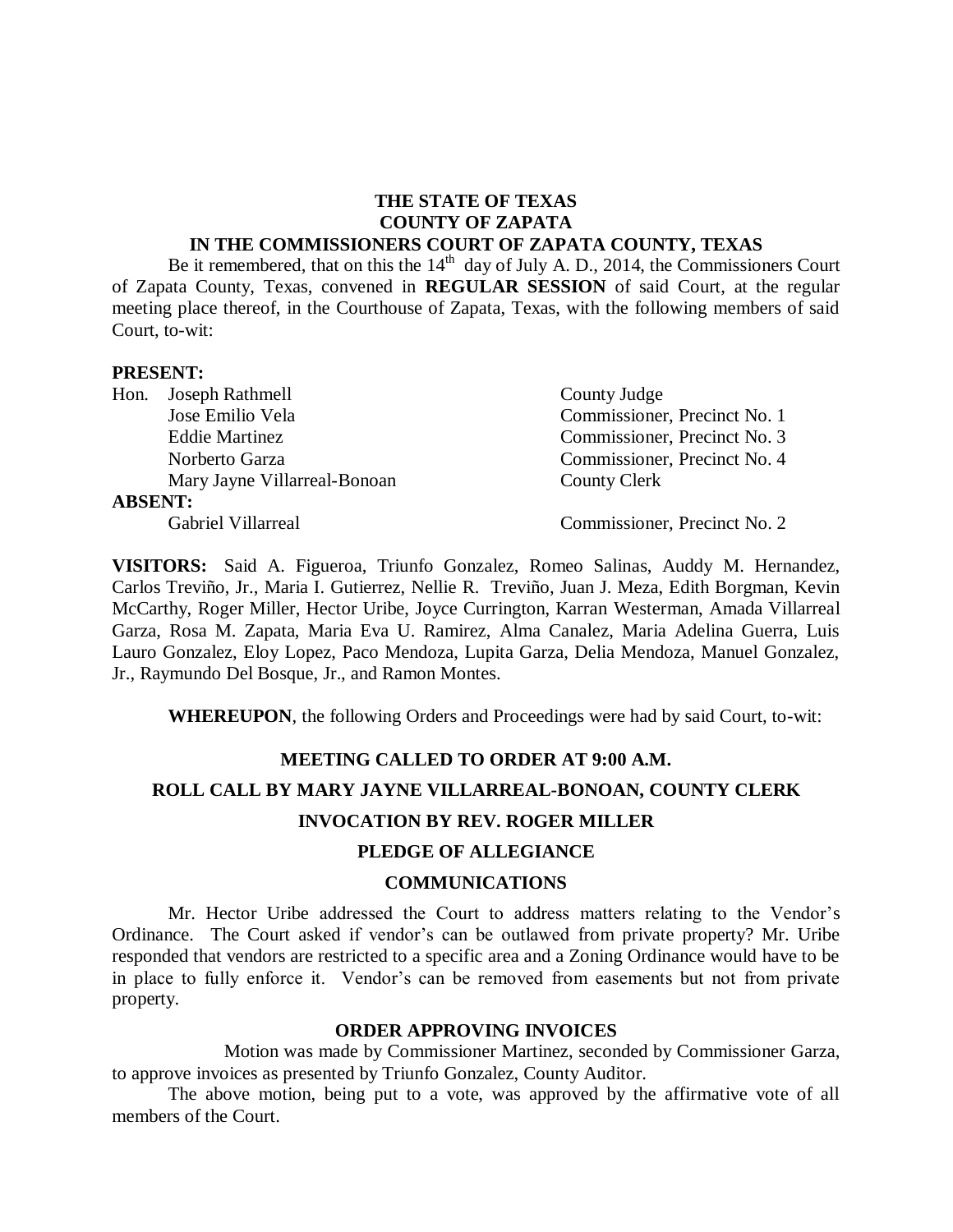## **ORDER APPROVING TREASURER'S REPORT**

Motion was made by Commissioner Vela, seconded by Commissioner Garza, to approve Treasurer's report as presented by Hon. Romeo Salinas, County Treasurer.

The above motion, being put to a vote, was approved by the affirmative vote of all members of the Court.

# **ORDER APPROVING CHECKS ISSUED**

Motion was made by Commissioner Vela, seconded by Commissioner Martinez, to approve checks issued as requested by Hon. Romeo Salinas, County Treasurer.

The above motion, being put to a vote, was approved by the affirmative vote of all members of the Court.

# **REPORT BY LUIS L. GONZALEZ, COUNTY TAX ASSESSOR / COLLECTOR**

Mr. Gonzalez reported \$21,826.43 collected from Hotel Motel Tax, \$126,259.08 have been collected in total for this fiscal year and \$173,189.34 in tax collections for a total of 91.74%.

# **REPORT BY FIRST FINANCIAL GROUP**

A presentation was made by Kevin McCarthy, a representative of First Financial Group regarding cancellation and lapse notices. Mr. McCarthy stated that there have been delays in receiving money from the County. The Treasurer is reconciling at the County's end. First Financial is at 90%. They need to communicate with Mr. Salinas and with Nellie Treviño. Mr. Salinas expressed his concerns regarding employees' social security numbers and stated that he would like for said information to be masked.

## **ORDER TO ADOPT AN ORDER CALLING FOR ELECTION TO CREATE A ZAPATA COUNTY ASSISTANCE DISTRICT**

Motion was made by Commissioner Vela, seconded by Commissioner Garza, to approve to adopt an order calling for an election to create a Zapata County Assistance District pursuant to Chapter 387 of the Texas Local Government Code. The election will take place on November 4, 2014 and will read as follows:

**"Authorizing the creation of the Zapata County Assistance District and the imposition of a sales and use tax at the rate of 2% for the purpose of financing the operations of the district."**

as requested by Hon. Joe Rathmell, County Judge.

The above motion, being put to a vote, was approved by the affirmative vote of all members of the Court.

# **ORDER APPROVING REQUEST BY FAMILY OF FEDERAL AGENT JAIME J. ZAPATA TO INSTALL MEMORIAL PLAQUE AT ZAPATA COUNTY COURTHOUSE**

Motion was made by Commissioner Martinez, seconded by Commissioner Garza, to approve a request by the family of Federal Agent Jaime J. Zapata to install a memorial plaque at the Zapata County Courthouse lobby in honor of his dedicated service and sacrifice to secure the United States of America as requested by Hon. Jose E. Vela, Commissioner Pct. 1.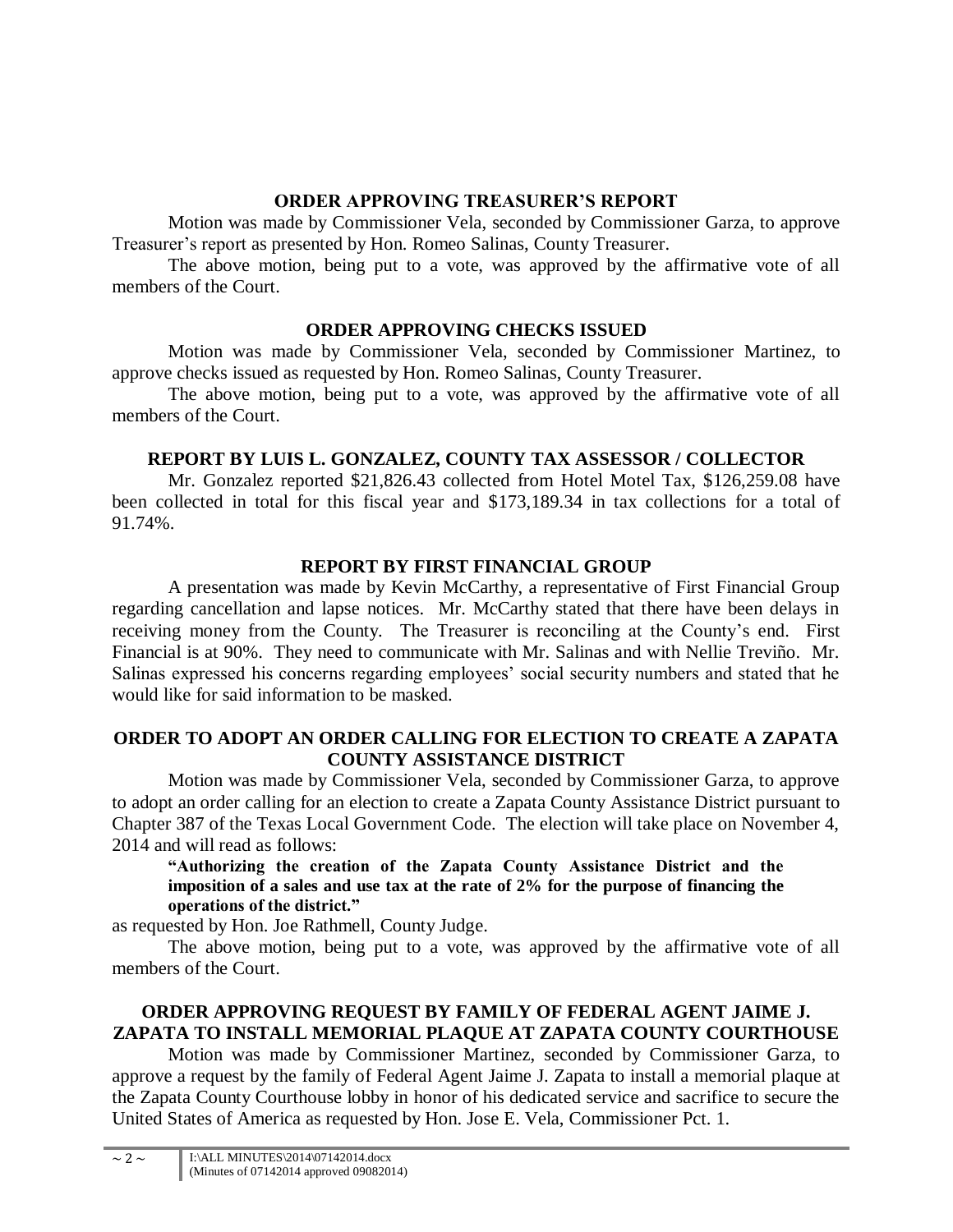The above motion, being put to a vote, was approved by the affirmative vote of all members of the Court.

#### **ORDER APPROVING PROPOSED BURIAL CEREMONY FOR DONATED TIME CAPSULE COMMEMORATING THE 60TH ANNIVERSARYOF THE DISPLACEMENT AND RELOCATION OF ZAPATA COUNTY RESIDENTS**

Motion was made by Commissioner Garza, seconded by Commissioner Martinez, to approve a proposed burial ceremony for the donated time capsule commemorating the  $60<sup>th</sup>$ Anniversary of the displacement and relocation of Zapata County residents. Prior approval for the time capsule site called for the west side lawn of the courthouse as requested by Hon. Jose E. Commissioner, Pct.1.

The above motion, being put to a vote, was approved by the affirmative vote of all members of the Court.

#### **ORDER AWARDING CDBG 713521 ALAMO and MIRAFLORES STREET IMPROVEMENT PROJECT TO RAPID HAUL**

Motion was made by Commissioner Vela, seconded by Commissioner Garza, to approve to award CDBG 713521 Alamo and Miraflores Street improvement project to Rapid Haul, being the lowest bidder, with a bid of \$344,671.10, as requested by Manuel Gonzalez, Jr., Premier Engineer.

The above motion, being put to a vote, was approved by the affirmative vote of Commissioners Vela and Garza. Commissioner Martinez abstained. Motion carried.

## **ORDER APPROVING VALUE ENGINEERING CHANGE ORDER NO. 1 FOR CDBG 713521 ALAMO AND MIRAFLORES STREET IMPROVEMENT PROJECT**

Motion was made by Commissioner Garza, seconded by Commissioner Vela, to approve the Value Engineering Change Order No. 1 for CDBG 713521 Alamo and Miraflores Street Improvement Project as requested by Manuel Gonzalez, Jr., Premier Engineering.

The above motion, being put to a vote, was approved by the affirmative vote of Commissioners Garza and Vela. Commissioner Martinez abstained. Motion carried.

## **ORDER APPROVING JUAN SENDEJO PLAT AS PRESENTED**

Motion was made by Commissioner Garza, seconded by Commissioner Vela, to approve the Juan Sendejo plat as presented as requested by Manuel Gonzalez, Jr., Premier Engineering.

The above motion, being put to a vote, was approved by the affirmative vote of all members of the Court.

## **ORDER APPROVING USE OF PAVILION FOR METRO TOURNAMENT**

Motion was made by Commissioner Vela, seconded by Commissioner Martinez, to approve the use of the pavilion on October 3, 4, and 5 for the Metro Tournament (San Antonio) as requested by James Bendele and Karran Westerman, ZCCVB.

The above motion, being put to a vote, was approved by the affirmative vote of all members of the Court.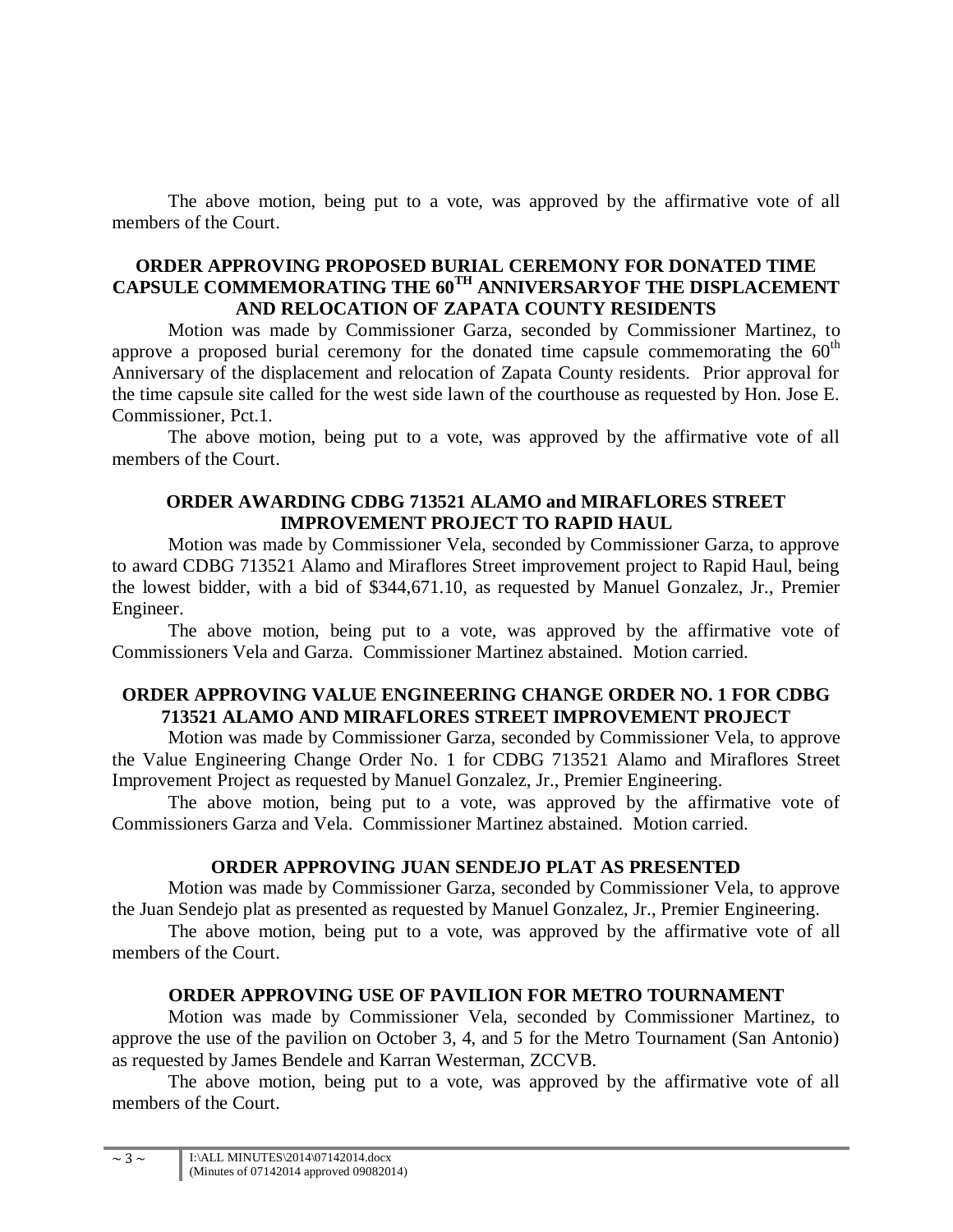#### **ORDER APPROVING PURCHASE OF SECURITY CAMERAS FOR FOOD PANTRY AND SWIMMING POOL IN PRECINCT ONE**

Motion was made by Commissioner Martinez, seconded by Commissioner Garza, to approve the purchase of security cameras for the food pantry for the amount of \$5,506 and for the swimming pool in Pct. 1 for the amount of \$8,830. Monies are available for food pantry cameras. However, a transfer will be made from royalties to non-department for the purchase of security cameras for the pool, as requested by Rene Garcilazo, Information Technology Supervisor.

The above motion, being put to a vote, was approved by the affirmative vote of all members of the Court.

### **ORDER APPROVING ZAPATA COUNTY FAIR ASSOCIATION TO MOVE IN AND SET UP A MODULAR BUILDING AT ZAPATA COUNTY FAIR GROUNDS**

Motion was made by Commissioner Martinez, seconded by Commissioner Vela, to approve the Zapata County Fair Association (ZCFA) to move in and set up a modular building at the Zapata County Fair Grounds. Building will be used for all ZCFA administrative offices, board meetings, and committee meetings. The building will also serve as the HUB of operations for the ZCFA during the annual event. ZCFA will pay all hookups and pay monthly utilities and insurance for the building as requested by Paco Mendoza, V.P. Zapata County Fair Association.

The above motion, being put to a vote, was approved by the affirmative vote of all members of the Court.

## **ORDER APPROVING AGREEMENT BETWEEN WOMEN'S HEALTH AND ZAPATA COUNTY FOR USE OF OFFICE SPACE AT ZAPATA COUNTY FAMILY CLINIC**

Motion was made by Commissioner Garza, seconded by Commissioner Martinez, to approve an agreement between Women's Health and Zapata County for the use of office space at the Zapata County Family Clinic located at 801 U.S. Hwy 83, Zapata, Texas as requested by Maria G. Garza, Indigent Care Director.

The above motion, being put to a vote, was approved by the affirmative vote of all members of the Court.

#### **ORDER APPROVING INTERLOCAL AGREEMENT BETWEEN ZAPAT COUNTY INDEPENDENT SCHOOL DISTRICT AND ZAPATA COUNTY**

Motion was made by Commissioner Martinez, seconded by Commissioner Garza, to approve an interlocal agreement for construction of a fence between Zapata County Independent School District and Zapata County as requested by Juan J. Cruz, J. Cruz and Associates, LLC.

The above motion, being put to a vote, was approved by the affirmative vote of all members of the Court.

#### **ORDER APPROVING CHANGE OF ZAPATA COUNTY WOMAN'S JAIL PHONE SYSTEM**

Motion was made by Commissioner Garza, seconded by Commissioner Martinez, to approve the change of the current Zapata County Women's Jail phone system from "Secure" to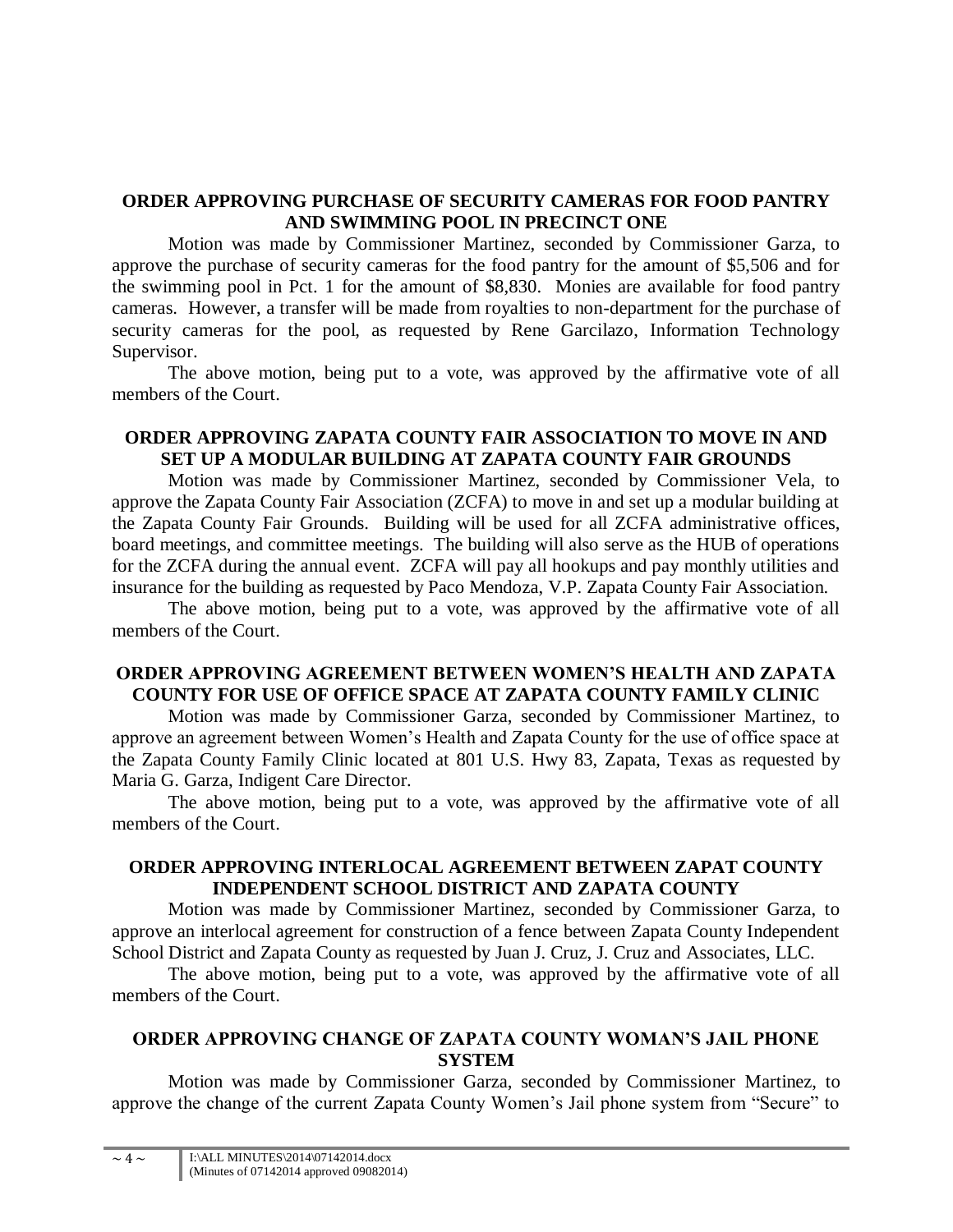"Crown Company" for a five (5) year term as requested by Chief Raymundo Del Bosque, Zapata County Sheriff's Office.

The above motion, being put to a vote, was approved by the affirmative vote of all members of the Court.

#### **ORDER APPROVING LETTER OF SUPPORT FOR UNITED WAY OF TARRANT COUNTY'S PROPOSAL TO CENTERS FOR MEDICARE AND MEDICAID SERVICES**

Motion was made by Commissioner Vela, seconded by Commissioner Garza, to approve a letter of support for the United Way of Tarrant County's proposal to Centers for Medicare and Medicaid services to support navigators in federally facilitated and state partnership exchanges for year 2014-2015 as requested by Robert Mendiola, South Texas Development Council.

The above motion, being put to a vote, was approved by the affirmative vote of all members of the Court.

#### **ORDER APPROVING LINE ITEM TRANSFERS**

Motion was made by Commissioner Martinez, seconded by Commissioner Garza, to approve the following line item transfer:

|             | <b>DEPARTMENT</b> | <b>LINE ITEM</b> | FUND                           | <b>AMOUNT</b> |
|-------------|-------------------|------------------|--------------------------------|---------------|
| <b>FROM</b> | Non-Department    | 10-409-420       | Telephone                      | \$4,412.00    |
| TО          | Non-Department    | 10-409-730       | $\mathop{\mathrm{Consulting}}$ | \$4,412.00    |

as requested by Triunfo Gonzalez, County Auditor.

The above motion, being put to a vote, was approved by the affirmative vote of all members of the Court.

Motion was made by Commissioner Martinez, seconded by Commissioner Garza, to approve the following line item transfer:

|             | <b>DEPARTMENT</b> | <b>LINE ITEM</b> | FUND        | <b>AMOUNT</b> |
|-------------|-------------------|------------------|-------------|---------------|
| <b>FROM</b> | Non-Department    | 10-409-444       | Electricity | \$3,500.00    |
| <b>TO</b>   | Non-Department    | 10-409-446       | Garbage     | \$,3,500.00   |

as requested by Triunfo Gonzalez, County Auditor.

The above motion, being put to a vote, was approved by the affirmative vote of all members of the Court.

Motion was made by Commissioner Martinez, seconded by Commissioner Garza, to approve the following line item transfer:

|             | <b>DEPARTMENT</b> | LINE ITEM  | FUND             | <b>AMOUNT</b> |
|-------------|-------------------|------------|------------------|---------------|
| <b>FROM</b> | Tax Office        | 10-499-463 | Equipment Rental | \$475.00      |
| <b>TO</b>   | Tax Office        | 10-409-457 | Equipment Maint. | \$4,412.00    |

as requested by Luis Lauro Gonzalez, County Tax Assessor / Collector.

The above motion, being put to a vote, was approved by the affirmative vote of all members of the Court.

Motion was made by Commissioner Martinez, seconded by Commissioner Garza, to approve the following line item transfer: